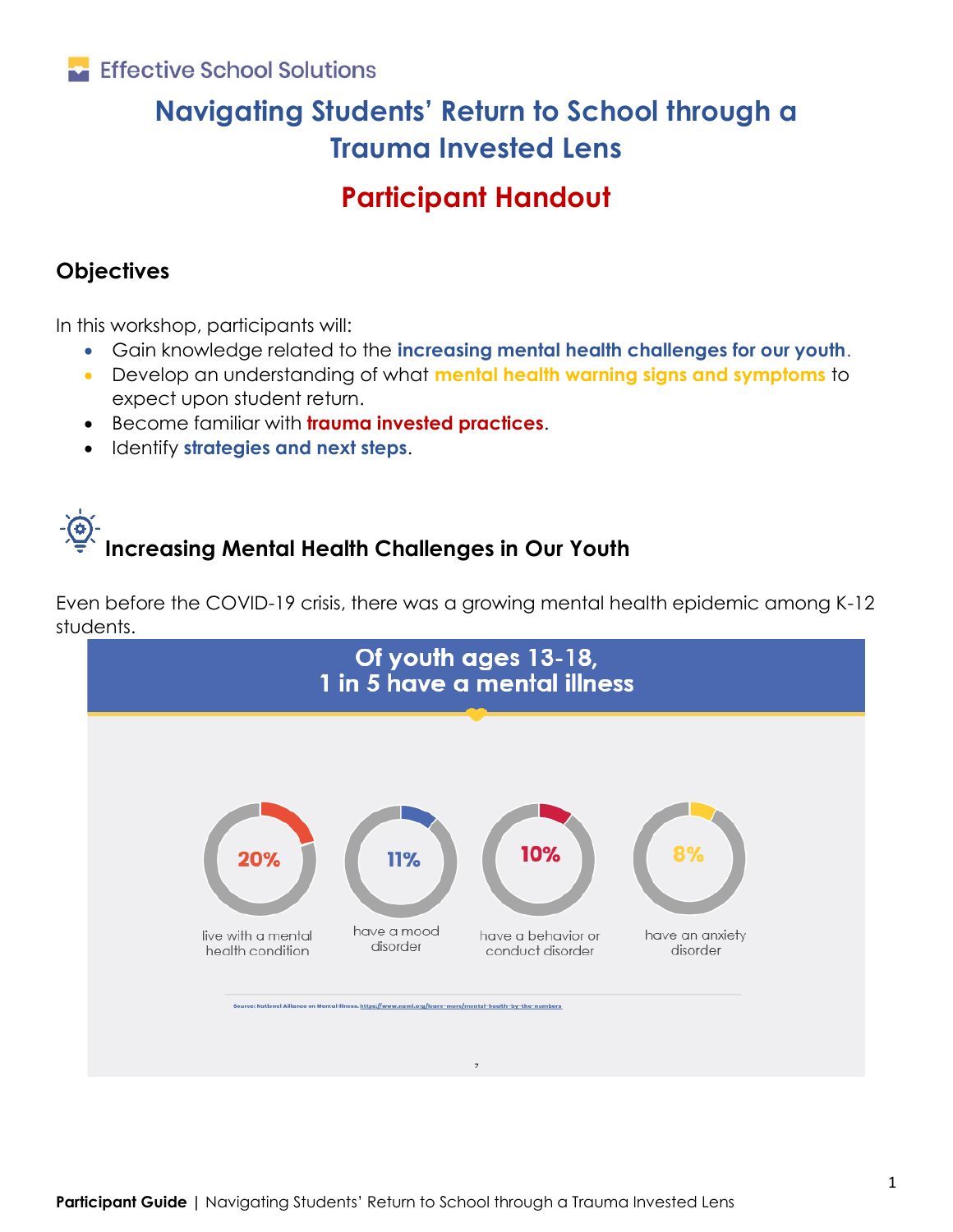



- Experiencing violence, abuse, or neglect
- Witnessing violence in the home or community
- Family member's attempt or death by suicide
- Substance use problems
- Mental health challenges
- Instability due to caregiver separation or household members in jail or prison

# **Traumatic Impact of COVID-19**

| <b>ACADEMIC STRESSORS</b><br>• Managing unstructured time<br><b>.</b> Lack of motivation<br>• Challenges connecting with<br>teachers | <b>FAMILY &amp; ECONOMIC</b><br><b>STRESSORS</b><br>• Toxic home environments<br>• Parent/Child Conflict<br>• Close Proximity<br>$\bullet$ Job loss<br>• Food uncertainty |  |  |
|--------------------------------------------------------------------------------------------------------------------------------------|---------------------------------------------------------------------------------------------------------------------------------------------------------------------------|--|--|
| <b>SOCIAL ISOLATION</b><br>• Loneliness<br>• Lack of peer group support<br>• Separation from caregivers and<br>mentors               | <b>ANXIETY ABOUT COVID-19</b><br>• Fear of getting sick<br>• Fear of a loved one getting sick                                                                             |  |  |
| <b>Effective School Solution:</b>                                                                                                    |                                                                                                                                                                           |  |  |

The COVID-19 pandemic is considered a Universal ACE.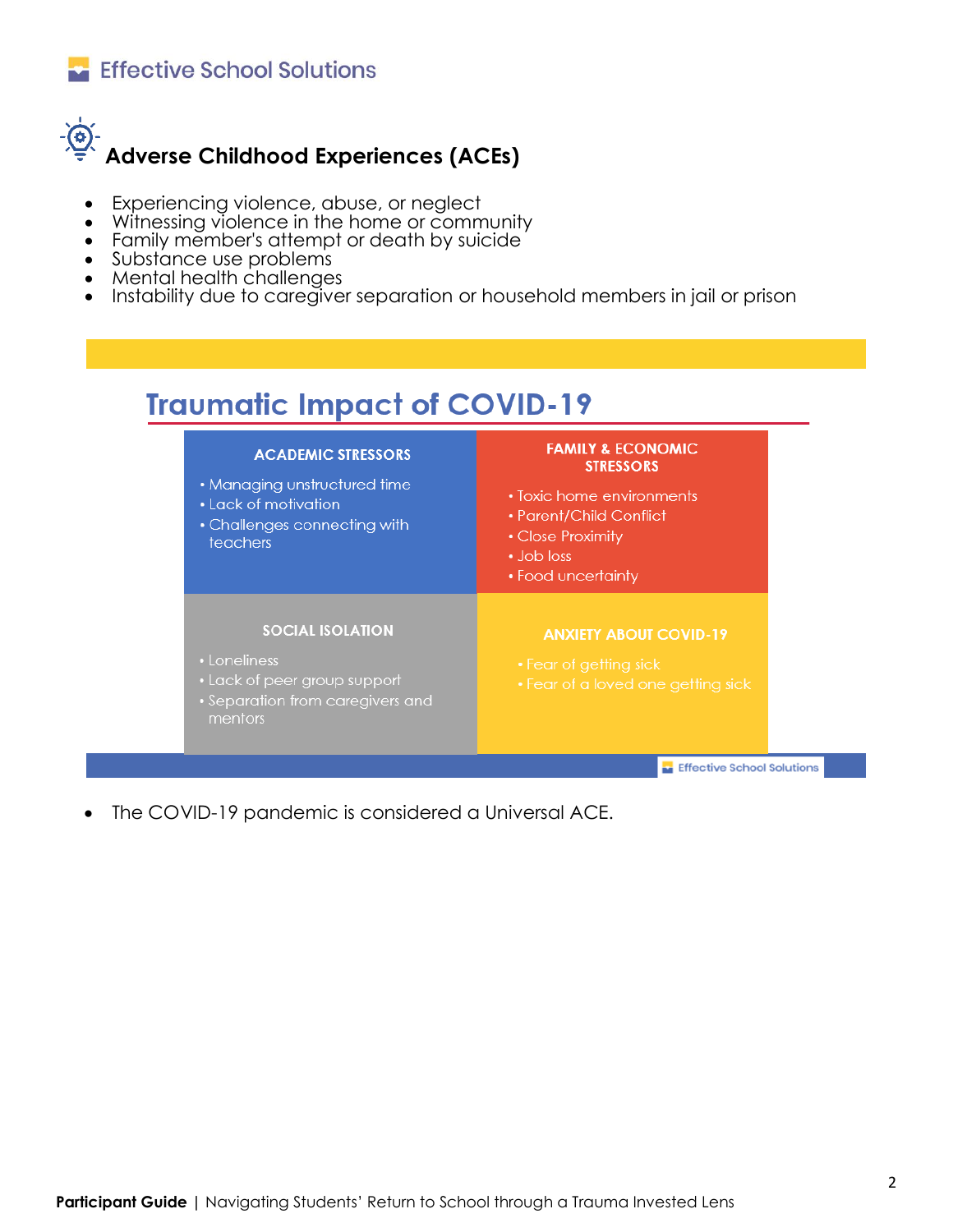# **Mental Health Warning Signs and Symptoms**

Students Returning to Full Time in Person Learning May Struggle With Stressors Related to Adjustment as well as Post-Pandemic Release.

| Signs of Fears, Excessive Worry and<br>Anxiety |                                                                                                                                                                                                                                                                                                                                 |  |  |
|------------------------------------------------|---------------------------------------------------------------------------------------------------------------------------------------------------------------------------------------------------------------------------------------------------------------------------------------------------------------------------------|--|--|
| <b>Age Group</b>                               | <b>Reactions</b>                                                                                                                                                                                                                                                                                                                |  |  |
| Preschool                                      | Increased fear of being alone<br>Increased bad dreams<br>٠<br>Increase in or changes to of loss of bladder/bowel control, constipation, bed-wetting<br>٠<br>Changes in appetite<br>٠<br>Increased temper tantrums, whining, or clinging behaviors<br>٠                                                                          |  |  |
| <b>School Age</b><br>(ages 6-12)               | Irritability, whining, aggressive behaviors<br>٠<br>Clinging, nightmares<br>Sleep/appetite disturbances<br>Physical symptoms (headaches/stomach aches)<br>٠<br>Withdrawal from peers, loss of interest<br>٠<br>Competition for parent's attention<br>٠<br>Forgetfulness about chores and new information learned at school<br>٠ |  |  |
| <b>Adolescent</b><br>(ages 13-18)              | Physical symptoms (headaches/stomach aches/rashes)<br>٠<br>Sleep/appetite disturbances<br>Agitation or decrease in energy, apathy<br>٠<br>Ignoring health promotion behaviors<br>٠<br>Isolating from peers and loved ones<br>٠<br>Concerns about stigma and injustices<br>٠<br>Avoiding/cutting virtual school                  |  |  |

# **Impact of Traumatic Stress**

- Learning problems, including lower grades and more suspensions and expulsions
- Difficulty regulating their emotions and focusing on learning
- Lack of skills necessary to regulate their behaviors and recognize their own actions
- Inflexibility and outbursts for no apparent reason
- Increased use of health services, including mental health services
- Increased involvement with the child welfare and juvenile justice systems
- Long term health problems, such as diabetes and heart disease
- Trauma is a risk factor for nearly all behavioral health and substance use disorders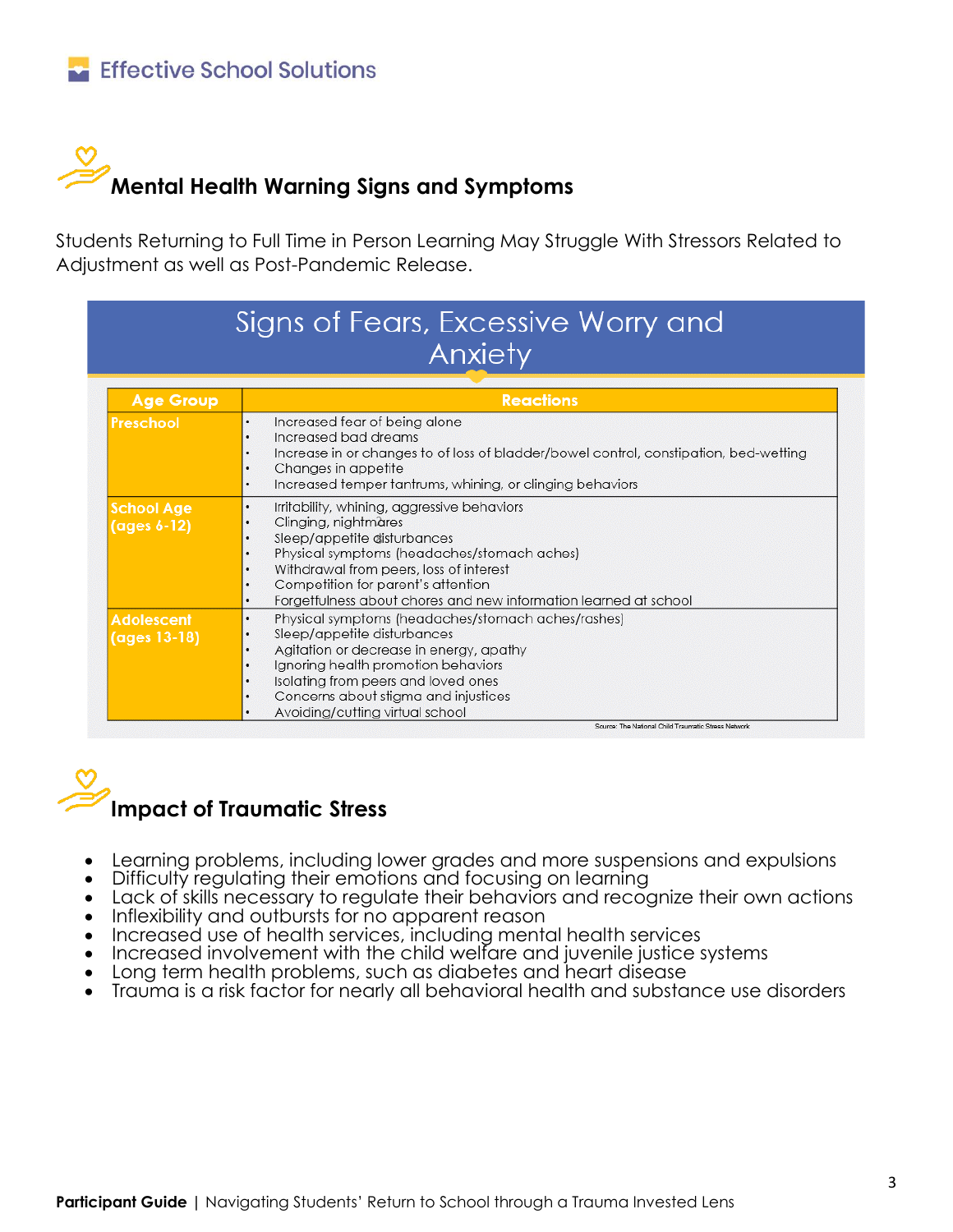



**Trauma Invested Practices**

## **Trauma Invested Practices**

- . Why is this work important to you?
- Is this an issue I can't address or won't address?
- . What assumptions are being made in this situation? -OR-What assumptions are others making? (Ex.) Student tells you something and your mind jumps to...."That's an excuse, the student is trying to get out of this again" etc.
- Needs vs. Behaviors Focused (Ex.) Are you looking for unmet needs or getting caught up in how the student is delivering the message?

# **Common Student Needs Expressed**

- **Emotional**
- **Connection**
- Physical
- Need for Control

# **Keys to Remember**

All staff and students should feel supported<br>and safe

Behavior is an<br>expression of<br>need

**All Students** deserve to be viewed with

No Simple Solutions sudents<br>
must<br>
be included in the process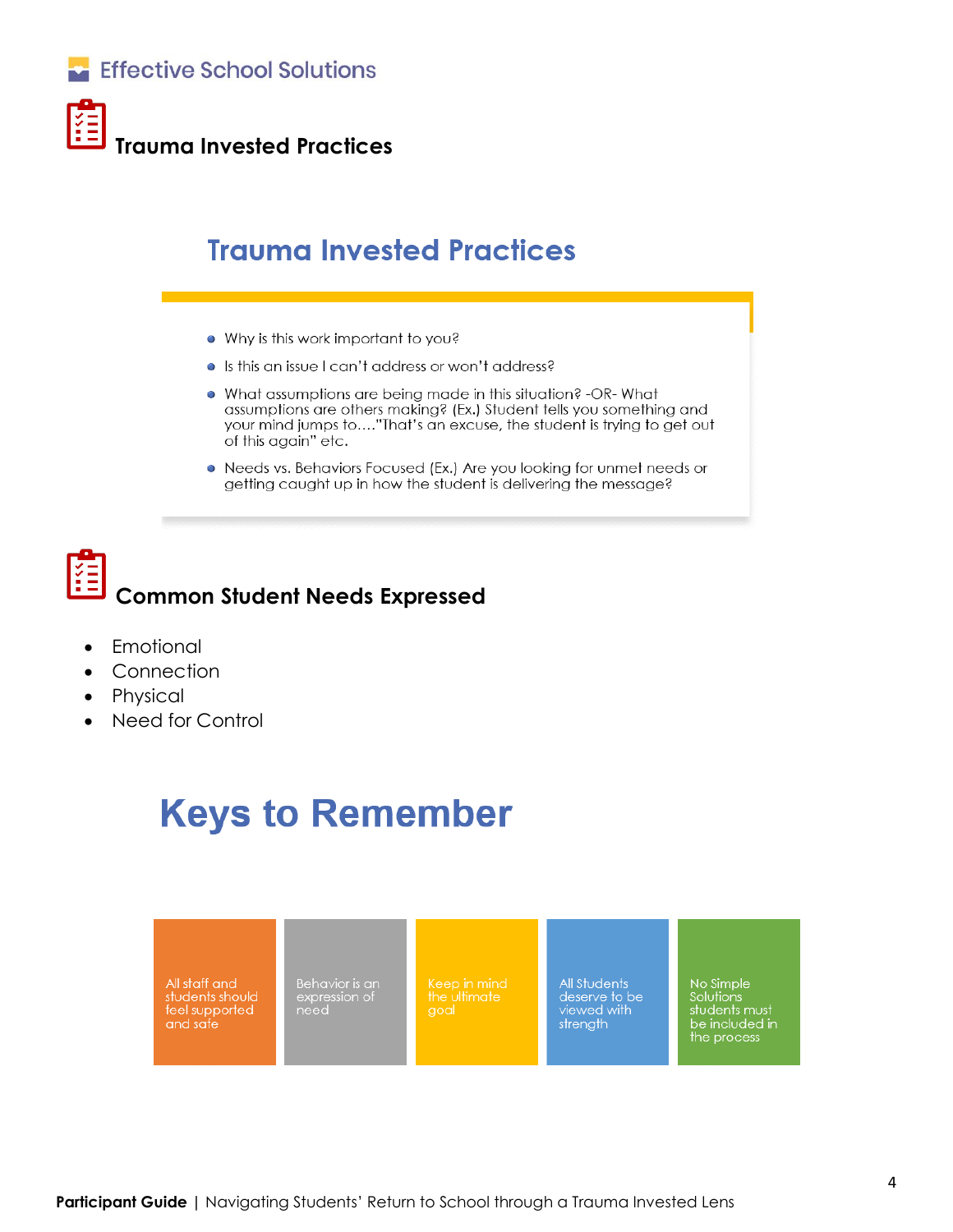### Effective School Solutions

### **Strategies**

- **1. Take Your Own Pulse:** Find your calm. Practice your own regulation and self-care and model usage to your students.
- **2. Routines:** Routines provide increased comfort and are of even more importance during times of stress.
- **3. Structure:** Structuring the student's day ahead of time helps reduce anxiety. Structure provides the student with a sense of boundary and control. Schedules need to be readily accessible, visible, and understandable.
- **4. Validation:** Acknowledge that things are not fair, that we are all experiencing losses, and that things are difficult. Validate all emotions, thoughts, and experiences.

## **The Three Rs to Intervention**

- **Relationship:** Just one safe, connected adult can help build resilience in a student
- **Responsibility:** Follow through with what you say or promise and express the importance of following through even in difficult times
- **Regulation:** Emotion Regulation Strategies start in the body and move to the mind.

## $\blacktriangledown$

 $\blacktriangledown$ 

### **Reaching Students**

- Identify what need a behavior is expressing
- See the inherent worth in each student and build from their strengths
- Remember there is no learning that can take place if students do not feel safe
- Work from a team perspective
- Consider is a basic need not being met
- Give students grace

### **Resources**

- SAMHSA Disaster Distress Helpline at 1-800-985-5990
- SAMHSA Disaster Distress Helpline texting TalkWithUS to 66746
- The Crisis Text Line by texting TALK to 741741
- National Suicide Prevention Lifeline at 1-800-273-TALK
- Make a list of your own local resources (Hot lines, Warm lines, Crisis Response)
- Effective School Solutions